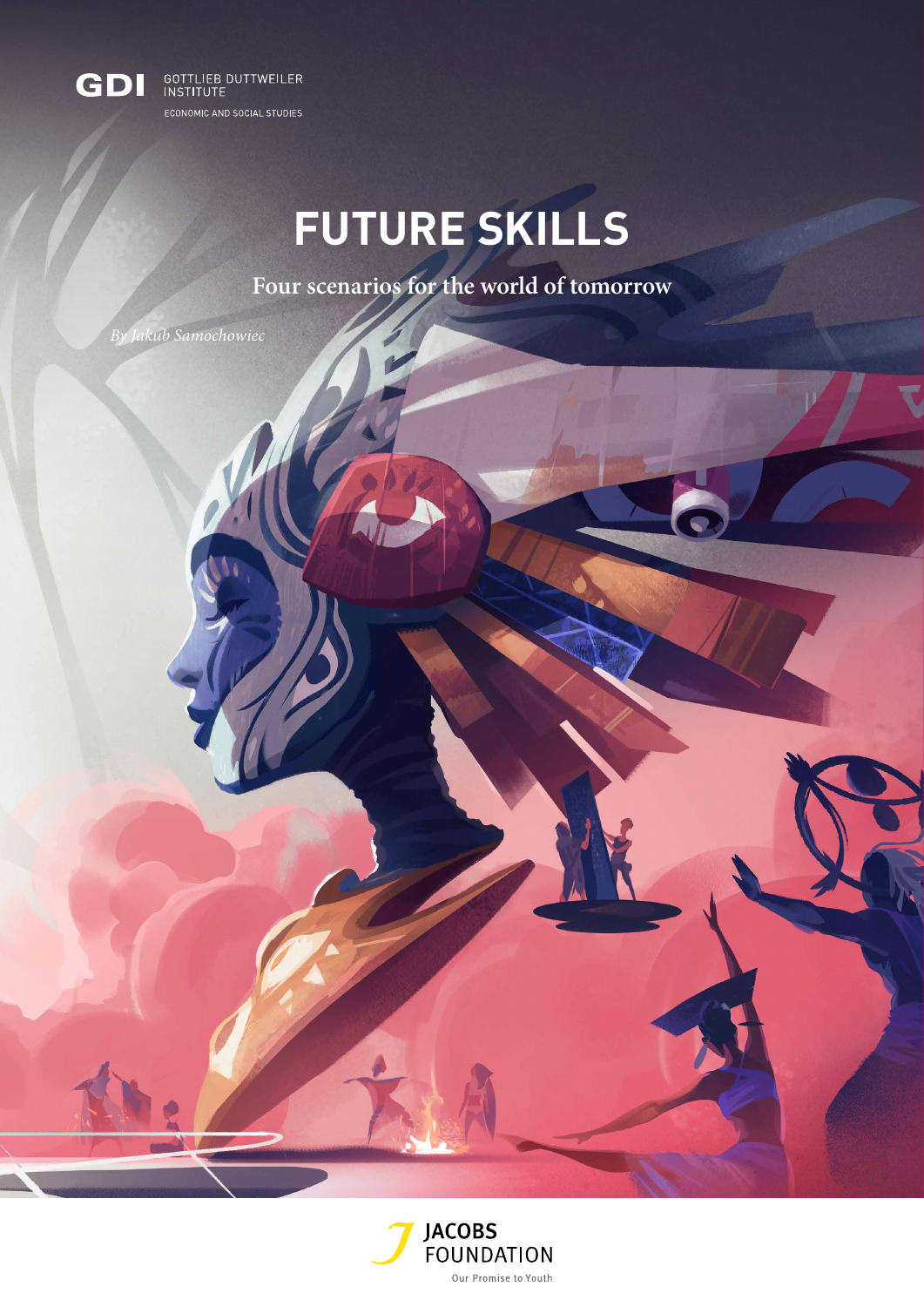### **Imprint**

**Author** Jakub Samochowiec

**Edited by** Adrian Lobe

**Layout by** Joppe, Berlin

**Illustrations by** Patrick Oberholzer (patrick-oberholzer.ch)

**Reviewed by** Nikki Böhler (opendata.ch)

### **GDI Research Board**

David Bosshart, Karin Frick, Alain Egli, Stefan Breit

© GDI 2020

**Published by** GDI Gottlieb Duttweiler Institute Langhaldenstrasse 21 CH-8803 Rüschlikon www.gdi.ch

**Commissioned by** Jacobs Foundation Philine X. Zimmerli, Lead Early Childhood Programs Europe Seefeldquai 17, P.O. Box CH-8034 Zurich

ISBN No. 978-3-7184-7120-1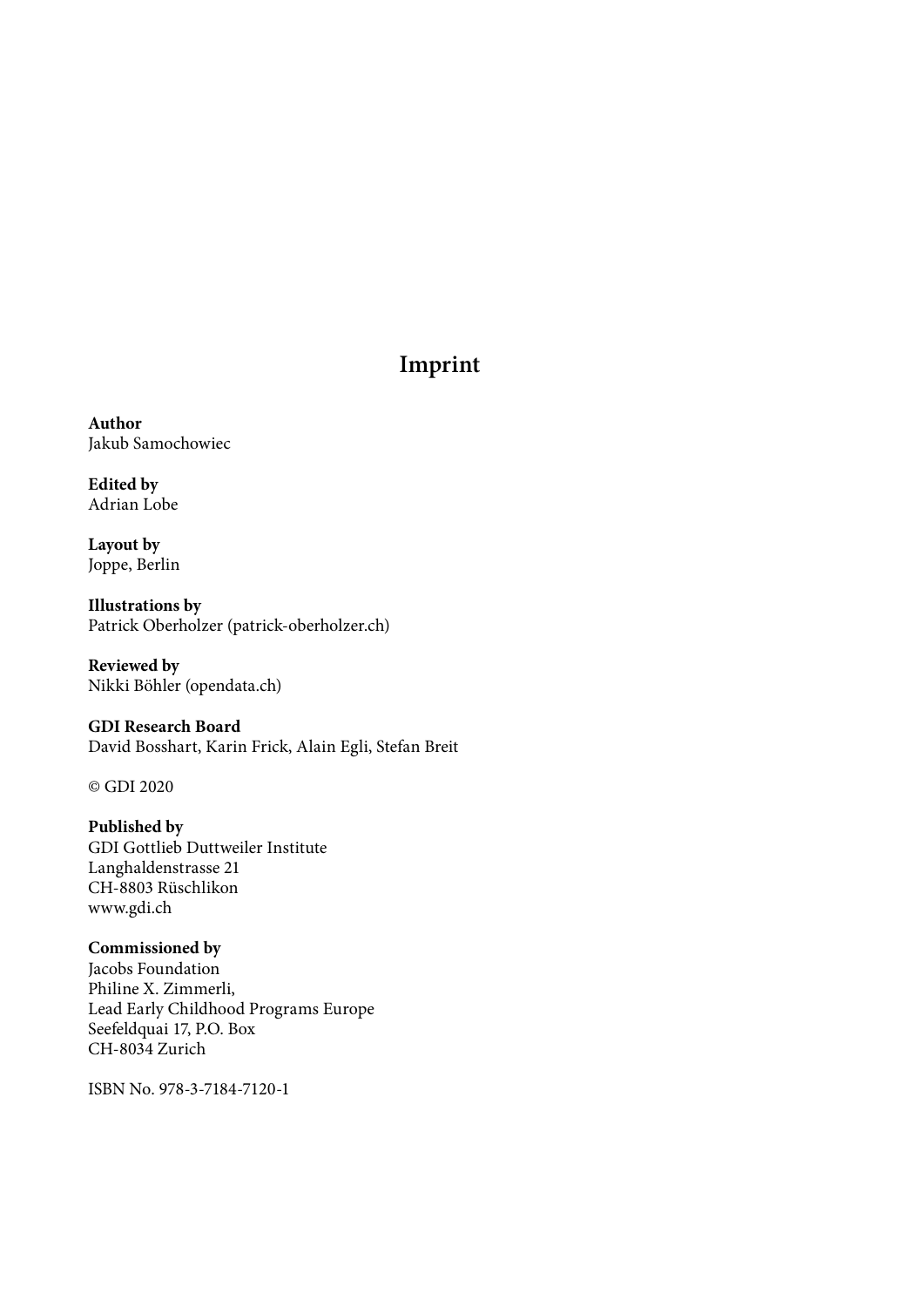### **Table of contents**

- **Preface**
- **4 Synopsis**
- **6 Introduction**
- **8 Method**

### **Scenarios**

- > Collapse
- > Gig Economy Precariat
- > Net Zero
- > Fully Automated AI Luxury

### **A flexible future**

- > Knowing (analysis of the present state)
- > Wanting (definition of goals)
- > Doing (reduction of the discrepancy between goals and the actual state)
- **Conclusion great ideas, small experiments**
- **Appendix A: Survey results**
- **Appendix B: Experts in interviews and workshops**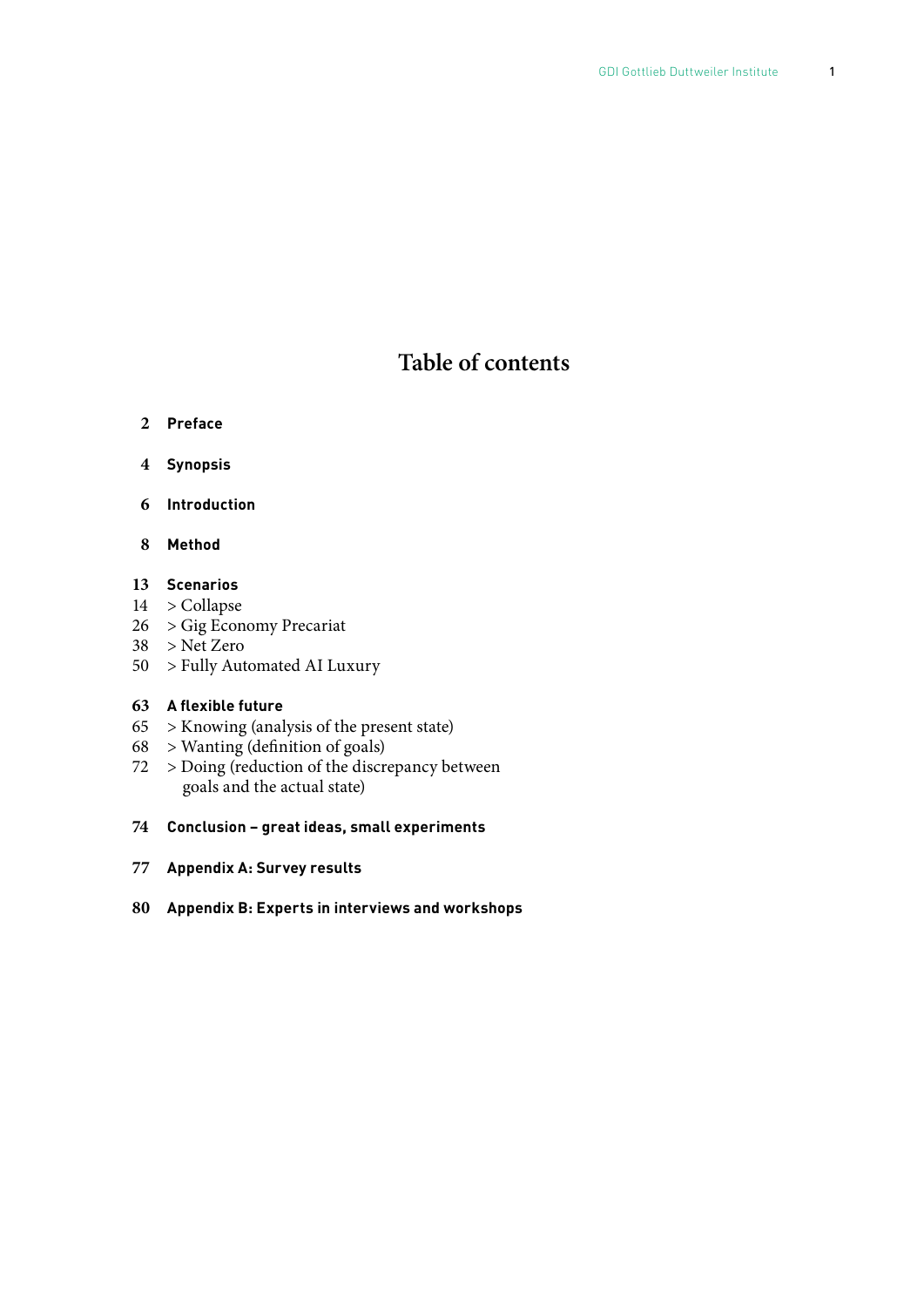# **Preface**

#### Dear reader,

We live in an ever-changing world, with rapid development of new technologies and a continuous flow of information. Our society faces challenges of a rarely seen scope affecting our climate, health and economy. What are the essential skills we all need to adapt and face this continuously changing environment? What kind of future awaits us? These are fundamental questions without any certain answers. They force us, however, to go back to the basics: What do we have to learn, what do we have to know in order to function in an as of yet uncertain future?

For thirty years, the Jacobs Foundation has been investing in the development of children and adolescents, both in research and in practice. It contributes to improving the framework conditions in various countries, as it does in Switzerland, so that all children can realise their potential right from the start by benefiting from learning and support opportunities and become responsible members of society. Equal education opportunities and life-long learning options are the basis of our work, which is underpinned by the findings from scientific research. These findings time and again put emphasis on the significance and importance of early childhood, the first years of life of all humans, during which the foundation for the best development possible is laid.

In the context of a strategic transition, the Jacobs Foundation has decided to assume a longer-term perspective. It asks questions about possible scenarios that could change the way we live and work in the decades to come and intends to find out, in the process, how best to prepare children and young people for the challenges they will have to face. This approach is about designing the framework conditions, particularly also in the field of education, in such a way that all children are provided with the life skills necessary for their development. This forms an essential basis for their future development in youth, adolescence and young adulthood. The goal is to enable all humans to contribute constructively to the world in the year 2050.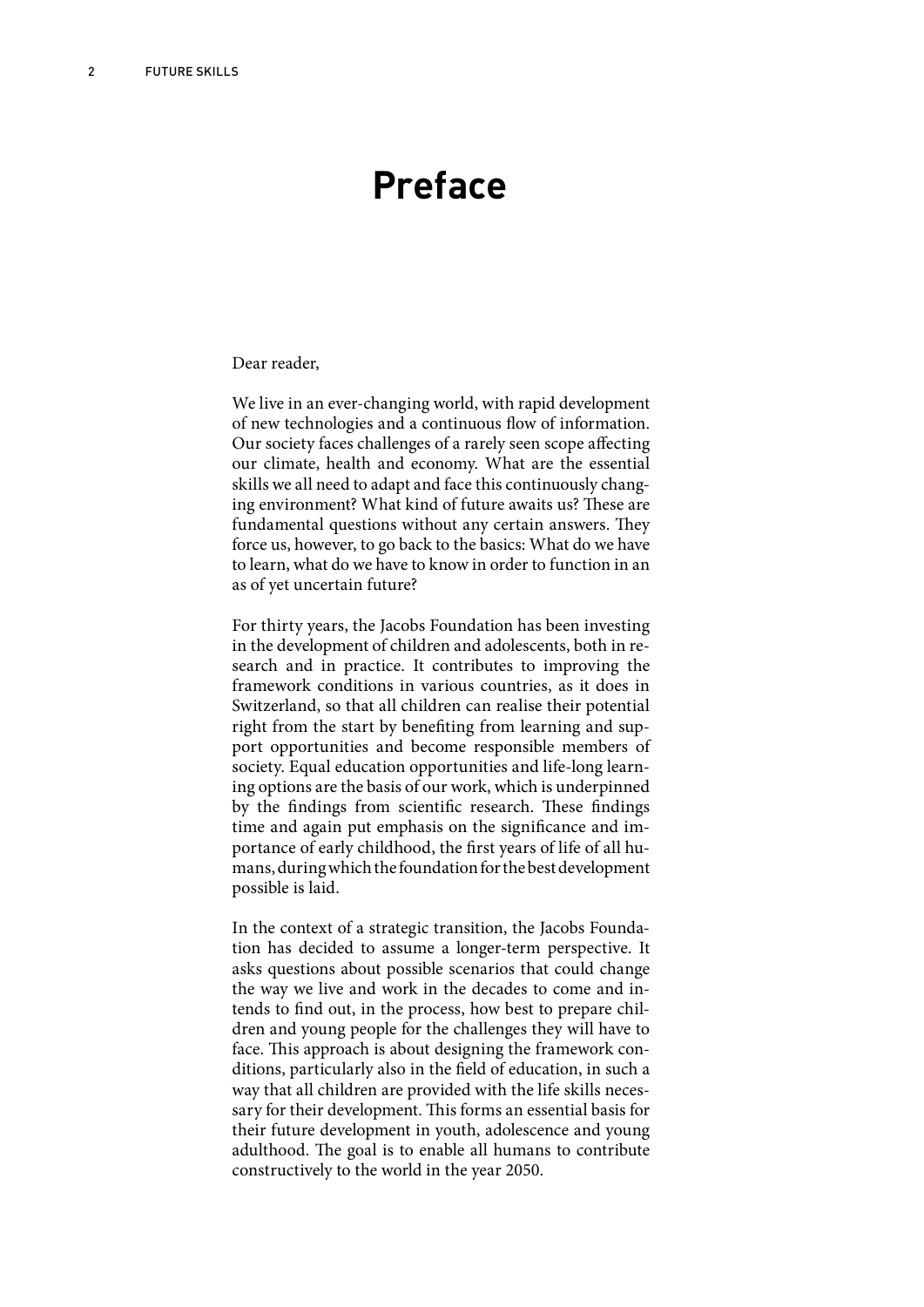To this end, the Jacobs Foundation has commissioned a study with the Gottlieb Duttweiler Institute that illustrates not a linear projection of the future but several possible future scenarios and the associated skills and aptitudes humans will need in each one of them.

As coincidence would have it, this study is being published just as the global crisis caused by the COVID-19 pandemic is at its peak and fundamental questions arise on all fronts. The projections into the future show us that, independent of the scenario presented in each case, the fundamental skills such as community spirit and teamwork, flexibility and the courage to innovate and overcome failure are what define the individual and our society alike. These are the skills we urgently need and which children and young people should learn today in order to endure in an as of yet uncertain future.

We hope that you will be inspired by what you read!

PX Juinne

Philine X. Zimmerli *Lead Early Childhood Programs Europe* Jacobs Foundation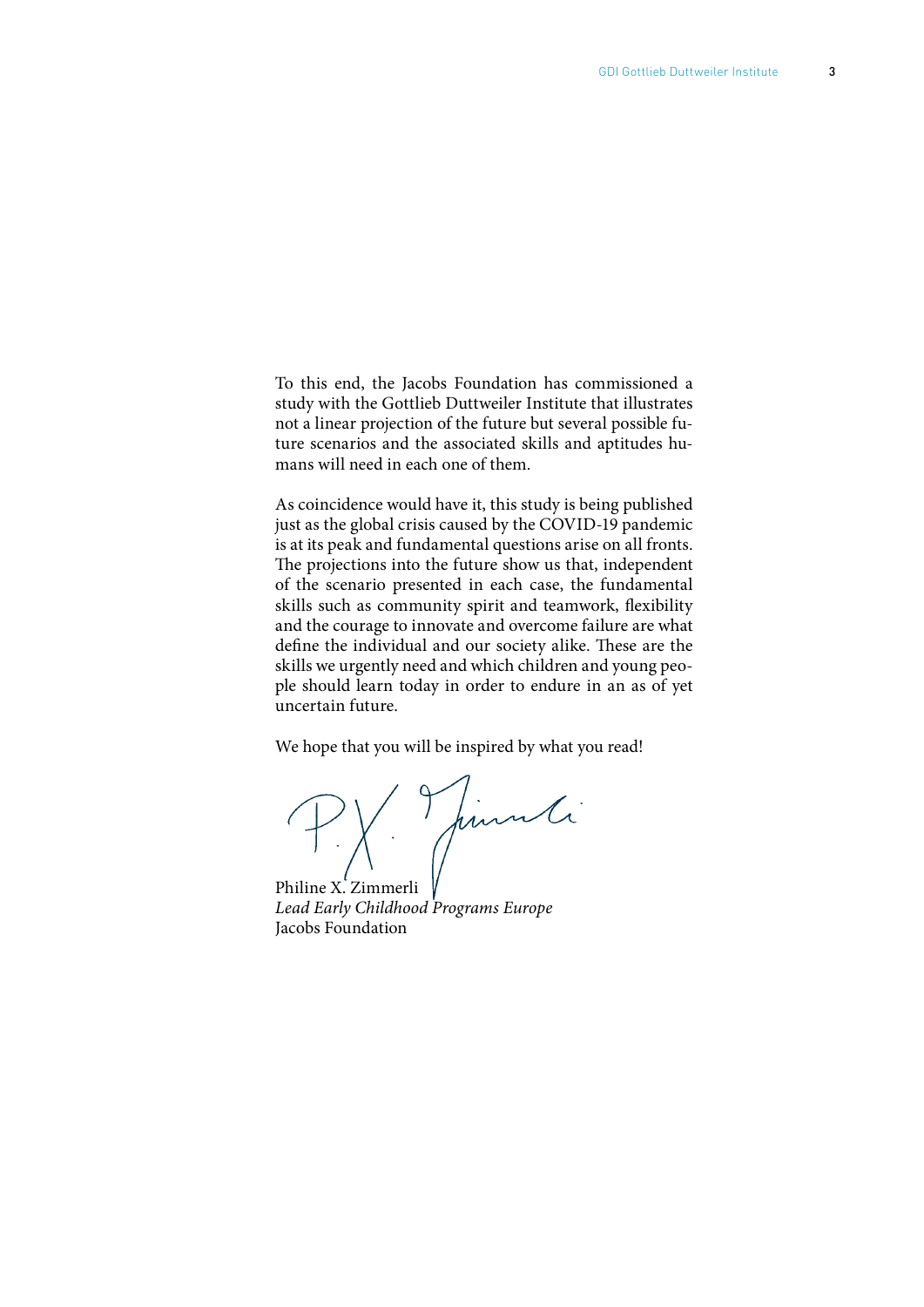# **Synopsis**

Education is intended to prepare children and young people for the future. It currently appears uncertain, however, what this future will be like. Climate change, geopolitical power shifts, the long-term impact of the coronavirus pandemic – many current trends make the future highly uncertain. Due to this unpredictability, future skills studies are very difficult, but also increasingly important.

We cope with this unpredictability by outlining four different scenarios for Switzerland in the year 2050:

- **> Collapse.** International trade is almost non-existent. Local communities are no longer integrated into national or supranational organisations and have to reorganise amidst the ruins of a globalised and industrialised world.
- **> Gig Economy Precariat.** Machines have taken over many jobs and have caused technological unemployment. Instead of switching to other sectors, the people affected turn to a new type of employment: the gig economy. As digital day labourers, they fight for rare jobs in a thoroughly commercialised world.
- **> Net Zero.** The hope to slow climate change with progress and technology has vanished. Only severe personal restrictions have an effect. The goal with the highest priority is reducing CO2 emissions to zero. How this is achieved differs from region to region. To ensure readiness for and acceptance of personal restrictions, these measures are defined as locally as possible.
- **> Fully Automated AI Luxury.** Machines have taken over many jobs previously done by people. Everyone benefits from the fruits of this labour. People can do anything, but they do not have to. This gives rise to the challenge of generating purpose in their lives and main-

taining their individual autonomy when faced with the superiority of artificial intelligence.

These scenarios are not predictions with 25% probability of becoming reality but rather end points of a space of possibility. For each of these worlds, we determine skills and qualities that are necessary to function and prosper in them. In a survey, Swiss teachers assessed to what extent these skills are taught at their schools.

The uncertain nature of the future and the heterogeneity of the four scenarios suggest that it is impossible to prepare children and young people for one specific future. The more the future deviates from the world of today, the less existing institutions and experiences can provide orientation – and the more future generations will be left to their own devices. Skills of self-determination such as self-motivation, self-efficacy and the ability to make decisions in groups are consequently important in all scenarios.

However, "Future skills" does not only mean being able to react flexibly to any potential future. It also means shaping the future. The creative freedom of society is barely acknowledged in the Western world, because latest since the end of the Cold War we have privatised the future. Social goals have become personal ambitions. This means that the future has turned into something that happens to us and we have to cope with.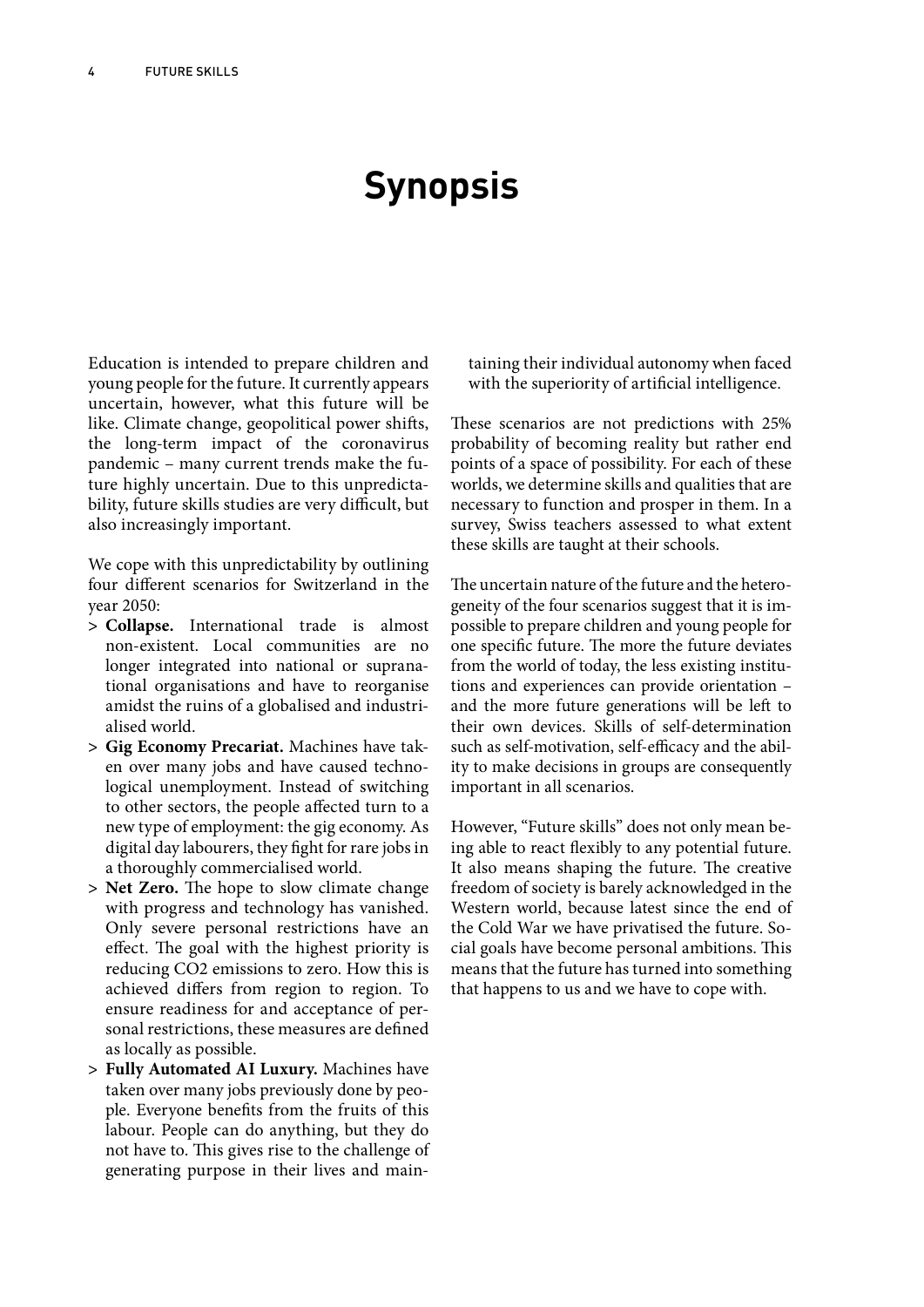To empower children and young people to cre ate the future, the study proposes three catego ries of skills:

- **> "Knowing":** To shape the future, you need to know the present. This requires basic knowl edge and therefore also knowing what one does not know. In a fast-changing world, the tools to acquire new knowledge quickly are likewise important.
- **> "Wanting":** Goals are essential to shape the future. Introspection enables reflecting on one's own wishes and needs and expressing one's goals better. New ideas are needed, not the feeling that "everything has already been invented" regarding society. When these new ideas are informed by communal values, everyone will benefit.
- **> "Doing":** Concrete behaviour is necessary to reduce the discrepancy between the present and the expressed goals. This requires selfefficacy and the belief in being able to make a difference with one's own skills. The specific implementation requires practical skills – from mechanical dexterity to organisational know-how. Finally, social skills are neces sary to make decisions in the group and im plement them.

Shaping the future requires new ideas that are implemented in the community. This does not require a consensus of the entire society. A high ly complex world cannot be centrally organised. Small communities that try out new ideas and can learn from each other are the path to a resil ient society. Children and young people can acquire the skills to experiment in small com munities through practical group projects of their own choosing.